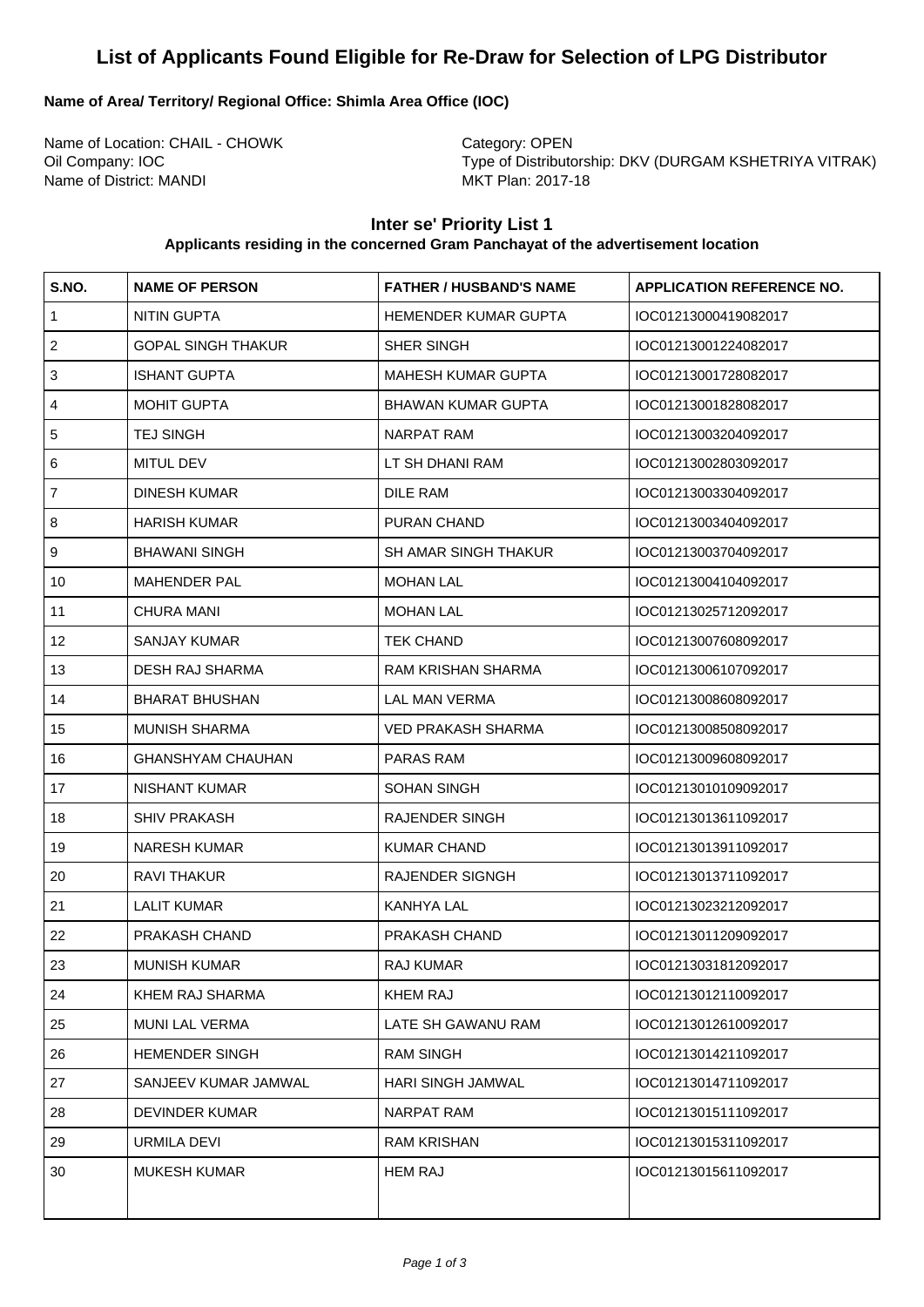| 31 | <b>JIGYASA SHARMA</b>     | <b>DEEPAK KUMAR</b>       | IOC01213016311092017 |
|----|---------------------------|---------------------------|----------------------|
| 32 | NAVNEET GUPTA             | <b>PITAMBER LAL</b>       | IOC01213016511092017 |
| 33 | <b>MOHINDER SINGH</b>     | VALLABH RAM               | IOC01213016611092017 |
| 34 | NIRUPMA DEVI              | <b>MOHINDER KUMAR</b>     | IOC01213017011092017 |
| 35 | <b>LALIT KUMAR SHARMA</b> | NARENDER KUMAR SHARMA     | IOC01213018311092017 |
| 36 | <b>PROMILA THAKUR</b>     | ASHISH KUMAR              | IOC01213018011092017 |
| 37 | OM PRAKASH                | SOOD RAM                  | IOC01213018411092017 |
| 38 | YOGESH.                   | KISHAN CHAND              | IOC01213019011092017 |
| 39 | <b>MOHAR SINGH</b>        | DILE RAM                  | IOC01213019211092017 |
| 40 | <b>BHARAT BHUSHAN</b>     | DEVINDER NATH             | IOC01213020611092017 |
| 41 | <b>PREM SINGH</b>         | <b>INDER SINGH</b>        | IOC01213019811092017 |
| 42 | ANJU BALA GUPTA           | <b>NAVEEN NAVEEN</b>      | IOC01213021211092017 |
| 43 | LAJJA DEVI                | <b>NETAR SINGH</b>        | IOC01213021311092017 |
| 44 | <b>DEEPIKA NANDINI</b>    | <b>SHAILESH SHARMA</b>    | IOC01213021611092017 |
| 45 | <b>KHUB RAM</b>           | <b>CHINGU RAM</b>         | IOC01213023912092017 |
| 46 | <b>SHUBHAM GUPTA</b>      | PAWAN KUMAR GUPTA         | IOC01213024912092017 |
| 47 | SANTOSH KUMAR             | <b>GURDASS HITESHI</b>    | IOC01213025912092017 |
| 48 | SURENDER PAL.             | <b>SUKH RAM</b>           | IOC01213026412092017 |
| 49 | PROMILA KUMARI THAKUR     | <b>MOHAN SINGH THAKUR</b> | IOC01213032912092017 |
| 50 | LEKH RAJ                  | RATAN LAL                 | IOC01213027312092017 |
| 51 | LEKH RAJ                  | <b>GIAN CHAND SHARMA</b>  | IOC01213027612092017 |
| 52 | <b>HANS RAJ</b>           | <b>BALAK RAM</b>          | IOC01213028712092017 |
| 53 | SURESH KUMAR SHARMA       | <b>MATI DHAR SHARMA</b>   | IOC01213029412092017 |
| 54 | <b>HEM LATA</b>           | RAHUL SHARMA              | IOC01213029712092017 |
| 55 | <b>BANDNA SHARMA</b>      | LEELADHAR SHARMA          | IOC01213029612092017 |
| 56 | <b>BHIM SINGH</b>         | <b>DILU RAM</b>           | IOC01213032212092017 |

#### **Inter se' Priority List 2**

#### **Applicants residing in the concerned Revenue Sub Division of the advertisement location**

| S.NO. | <b>NAME OF PERSON</b>  | <b>FATHER / HUSBAND'S NAME</b> | <b>APPLICATION REFERENCE NO.</b> |
|-------|------------------------|--------------------------------|----------------------------------|
|       | <b>INDIRA CHAUHAN</b>  | <b>DELE RAM</b>                | IOC01213002301092017             |
| 2     | DESH RAJ SHARMA        | LT BHAGAT RAM                  | IOC01213002401092017             |
| 3     | LAXMI DEVI             | WIFE OF ANIL KUMAR             | IOC01213009408092017             |
| 4     | CHIRAG KAPOOR          | <b>BHAVNESHWAR KAPOOR</b>      | IOC01213004205092017             |
| 5     | <b>PARAMJEET SINGH</b> | <b>CHANDER SINGH</b>           | IOC01213008408092017             |
| 6     | <b>SANTOSH KUMAR</b>   | <b>VIPAN KUMAR</b>             | IOC01213010409092017             |
|       | <b>PARDEEP KUMAR</b>   | <b>KESHAVE RAM</b>             | IOC01213012910092017             |
| 8     | RAMESH KUMAR SHARMA    | KHIRA MANI SHARMA              | IOC01213014911092017             |

## **Inter se' Priority List 3**